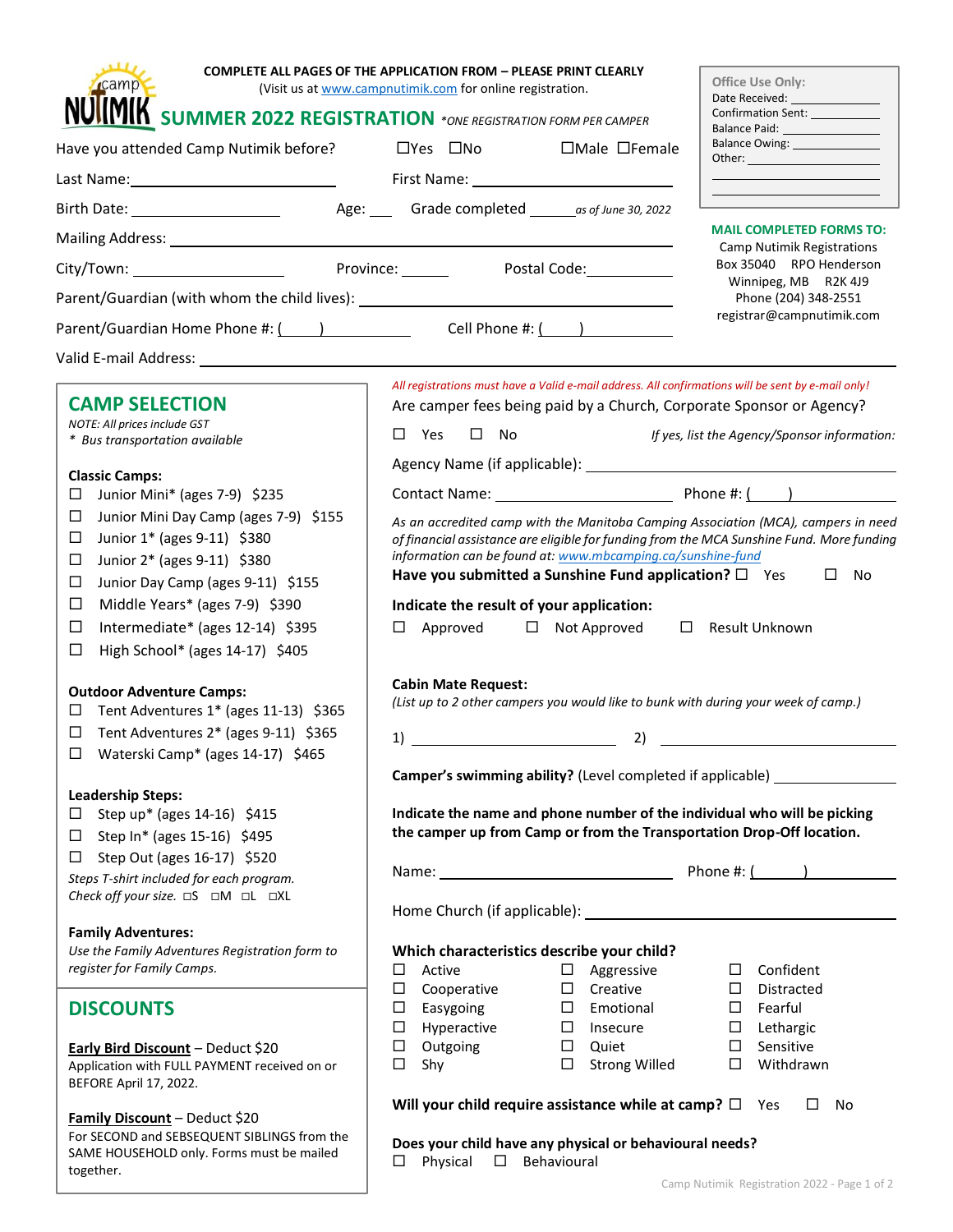# *(REGISTRATION CONTINUED)*

Describe any needs, diagnosis (ie. ADHD, PTSD, etc.), or information to help us know what needs to be in place to accommodate these needs:

| Attach additional notes on a separate she if more space is needed. |  |
|--------------------------------------------------------------------|--|
|--------------------------------------------------------------------|--|

# **Does your child take any medication for behavioural correction?**

 $\square$  Yes  $\square$  No

*We will contact you after our initial review of your registration to determine whether we are able to provide the type of assistance your child needs.* 

| Does your child have any dietary needs that we should be aware of? $\square$ Yes     | ⊟ No |
|--------------------------------------------------------------------------------------|------|
| *Please indicate dietary needs, food allergies or considerations on the health form. |      |
| **There are no additional fees for camper dietary needs accommodations.              |      |

| Does your child have any fears we should be aware of? | □ Yes □ No |  |
|-------------------------------------------------------|------------|--|
| If yes, please elaborate:                             |            |  |

# **CAMP FEES & PAYMENT INFORMATION:** *(All prices include GST)*

| <b>Selected Camp Fees</b><br>(Calculate the total camp fees for Camps selected on page #1 and enter full amount.)                                                                                                                                                                                      |  |
|--------------------------------------------------------------------------------------------------------------------------------------------------------------------------------------------------------------------------------------------------------------------------------------------------------|--|
| <b>Early Bird Discount</b>                                                                                                                                                                                                                                                                             |  |
| (Deduct \$20 if you are paying in full prior to April 17, 2022.)                                                                                                                                                                                                                                       |  |
| <b>Family Discount</b>                                                                                                                                                                                                                                                                                 |  |
| (Deduct \$20 - second and subsequent child from the same household. Submit ALL registrations together.)                                                                                                                                                                                                |  |
| <b>Theme T-shirt</b><br>(T-shirts are offered at a discounted rate of \$20 at time of registration. We do not guarantee<br>availability during the summer program. ) Select your size if ordering:<br>YOUTH $\square$ s $\square$ m $\square$ l adult $\square$ s $\square$ m $\square$ l $\square$ xl |  |
| <b>Transportation</b><br>Transportation TO Camp Nutimik from: $\Box$ Winnipeg (\$35)<br>Beausejour (\$25)<br>$\Box$                                                                                                                                                                                    |  |
| Transportation FROM Camp Nutimik from: $\Box$<br>Winnipeg (\$35)<br>Beausejour (\$25)<br>$\Box$                                                                                                                                                                                                        |  |
| <b>Donation</b><br>I would like to make a donation to the Camp Nutimik Foundation in support of Camp Nutimik.                                                                                                                                                                                          |  |
| Total                                                                                                                                                                                                                                                                                                  |  |

|  | <b>PAYMENT</b> |  |
|--|----------------|--|
|  |                |  |

|                                  | Credit Card #:                                                    | Exp.Date: | CVC:                              |                      |
|----------------------------------|-------------------------------------------------------------------|-----------|-----------------------------------|----------------------|
| Check off payment method:        | hereby authorize all charges on my credit card:                   |           |                                   |                      |
| $\Box$ Mastercard<br>$\Box$ Visa |                                                                   |           | Signature                         |                      |
| $\Box$ Cheque (Included)         | Payment by Cheque: Make cheque payable to Camp Nutimik            |           | <b>MAIL COMPLETED FORMS TO:</b>   |                      |
| $\Box$ PayPal or E-transfer      | <b>PayPal or E-transfer:</b>                                      |           | <b>Camp Nutimik Registrations</b> |                      |
| □Sponsorship/Agency Funding      | E-transfers are to be sent to: bookkeeper@campnutimik.com         |           | Box 35040                         | <b>RPO Henderson</b> |
| $\square$ Sunshine Fund          | Please include the following info in the memo portion:            |           | Winnipeg, MB                      | R2K 4J9              |
|                                  | Camp Dates & Camper Name                                          |           | Phone (204) 348-2551              |                      |
|                                  | *Follow-up payment with email to bookkeeper with name of sender & |           | registrar@campnutimik.com         |                      |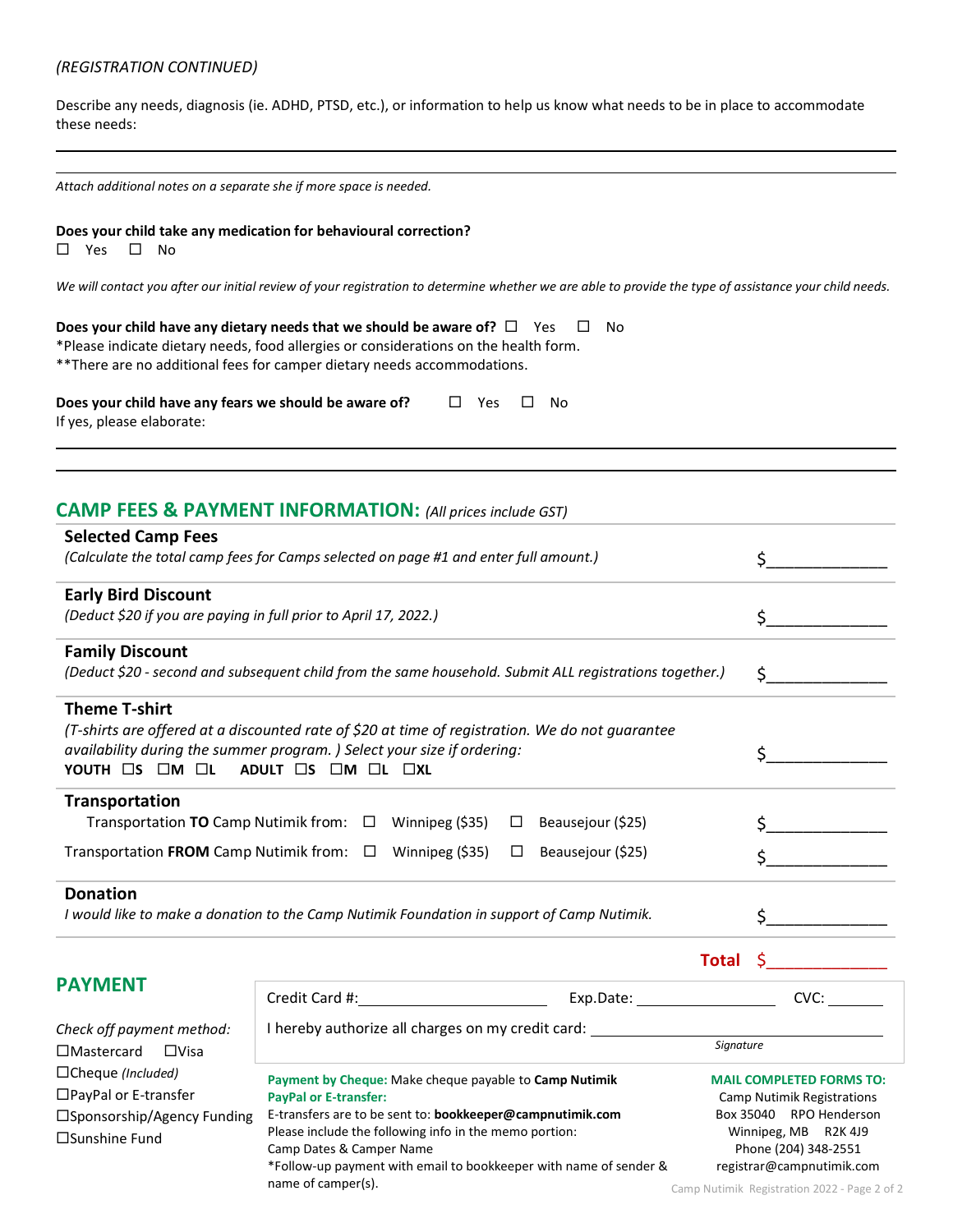**YOUTH INFORMED CONSENT & ACKNOWLEDGEMENT OF RISK** 

*(TO BE COMPLETED FOR ALL PARTICIPANTS UNDER THE AGE OF 18)*

*Camper First & Last Name Parent/Guardian First & Last Name*

This is a binding legal agreement, therefore, please clarify any questions or concerns before signing. The intent of this form is to inform you of the activities and expectations of our programs so that the choice to participate in any Camp Nutimik program is made freely and with understanding of the associated benefits, risks, and responsibilities.

#### **NOTE: This is not a waiver and signing this form DOES NOT waive your child's legal rights.**

As a participant in camps, events, programs, and activities organized, operated, or conducted by Lake Nutimik Baptist Camp Inc. o/a Camp Nutimik, (collectively the "Events"), the undersigned, being the Participant and the Parent/Legal Guardian of the Participant (collectively the "Parties), acknowledge and agree to the following terms:

#### **1. Registration and Enrollment**

Registrations are processed with a non-refundable \$75.00 deposit. (Post-dated cheques are not accepted for deposits). Fees must be paid in full by June 1st of the current year to ensure camper spot. Late registration will be accepted throughout the summer as space is available and full payment is sent with the registration. A NSF cheque will cancel the registration and a \$30.00 charge will be applied to reinstate the registration. **Written cancellations** received three (3) weeks prior to a camp session will receive a full refund less the \$75.00 registration fee. Transportation cancellations or changes must be received in writing ten (10) days prior to the first day of the registered camping session. Failure to do so may result in forfeiture of transportation fee. **Fees are not adjusted for late arrivals, early departures, or dismissal due to disciplinary action.**

The Participant must be covered by Provincial Health or equivalent and a completed and detailed Medical Form must be completed in order for registration to be complete. All physical, dietary (including gluten free, celiac, dairy free, pork free, vegetarian and the like) and behavioral needs of the Participant must be disclosed in writing in order for the registration to be processed. Failure to disclose needs may result in the dismissal of the Participant.

Camp Nutimik reserves the right to not accept any participant who upon registration is found to be infected with lice or nits without compensation. Upon medical evidence that lice treatment has been completed, the participant may be accepted to the program.

Additional forms and steps for the approval of Participants with behavioral and physical special needs must be submitted with the registration. Acceptance of the Participant will be based on what Camp Nutimik can safely accommodate. If the Participant has behavioral and/or special needs where it is deemed necessary for the Participant to have an aide, the registration fee for a companion will be the responsibility of the parent, legal guardian or agency. Where Camp Nutimik is able to provide the necessary aide, an additional fee will be assessed based on the Participant's need.

Camp Nutimik is a nut free environment. Off-site (Adventure) camps **are not** guaranteed to be nut free.

| We understand and agree | (Please initial as indicated) |                 |             |
|-------------------------|-------------------------------|-----------------|-------------|
|                         |                               | Parent/Guardian | Participant |

## **2. Benefits & Risks**

The activities offered at Camp Nutimik are designed to pose appropriate challenges for participants. The enjoyment and educational benefit derived from outdoor activities is, in part, a result of the risks inherent in these activities. The benefits of participation include developing selfconfidence, leadership, teamwork and interpersonal skills, exposure to outdoor recreational activities and nature education. While Camp Nutimik strives to manage and mitigate risk, it is neither possible nor desirable to eliminate all risk.

The Participant is participating voluntarily with the Organization and/or in the Events. In consideration of the Participant's participation with the Organization and/or in the Events, the Parties hereby acknowledge that they are aware of the risks, dangers and hazards and that the Participant may be exposed to such risks, dangers and hazards. **The risks, dangers and hazards include but are not limited to injuries from participating in or with the following activities or equipment:**

 white water and flat-water canoeing and kayaking, hiking, nature study, snow shoeing, cross-country skiing, swimming, motor boating, backcountry camping, winter camping, use of camp stoves and campfires, rental of canoes, kayaks and other equipment, instructional courses, transportation, food & beverages, water supply, rescue and first aid services and accommodation.

The risks, dangers and hazards also include but are not limited to:

 accidents which occur during transportation or travel to and from activity locations; slips and falls; overturning of boats; all water hazards; cold water immersion; hypothermia; creek or river crossings; rock fall; inclement weather conditions including storms, high winds, high waves and lightning, equipment failure, encounters with domestic and wild animals; collision with other persons, animals, equipment, vehicles or objects; becoming lost, negligence of other persons including other guests, and negligence on the part of Camp Nutimik, including the failure by Camp Nutimik to safeguard or protect the participant from the risks and hazards of the activities.

Furthermore, the Parties are aware:

- that the Participant's risk of injury is reduced if he or she follows all rules established for participation and,
- that the Participant's risk of injury increases as he or she becomes fatigued.
- Communication with emergency services may be difficult and in the event of an accident or illness, rescue, medical treatment beyond immediate first aid, dental treatment and evacuation may not be available or may be delayed.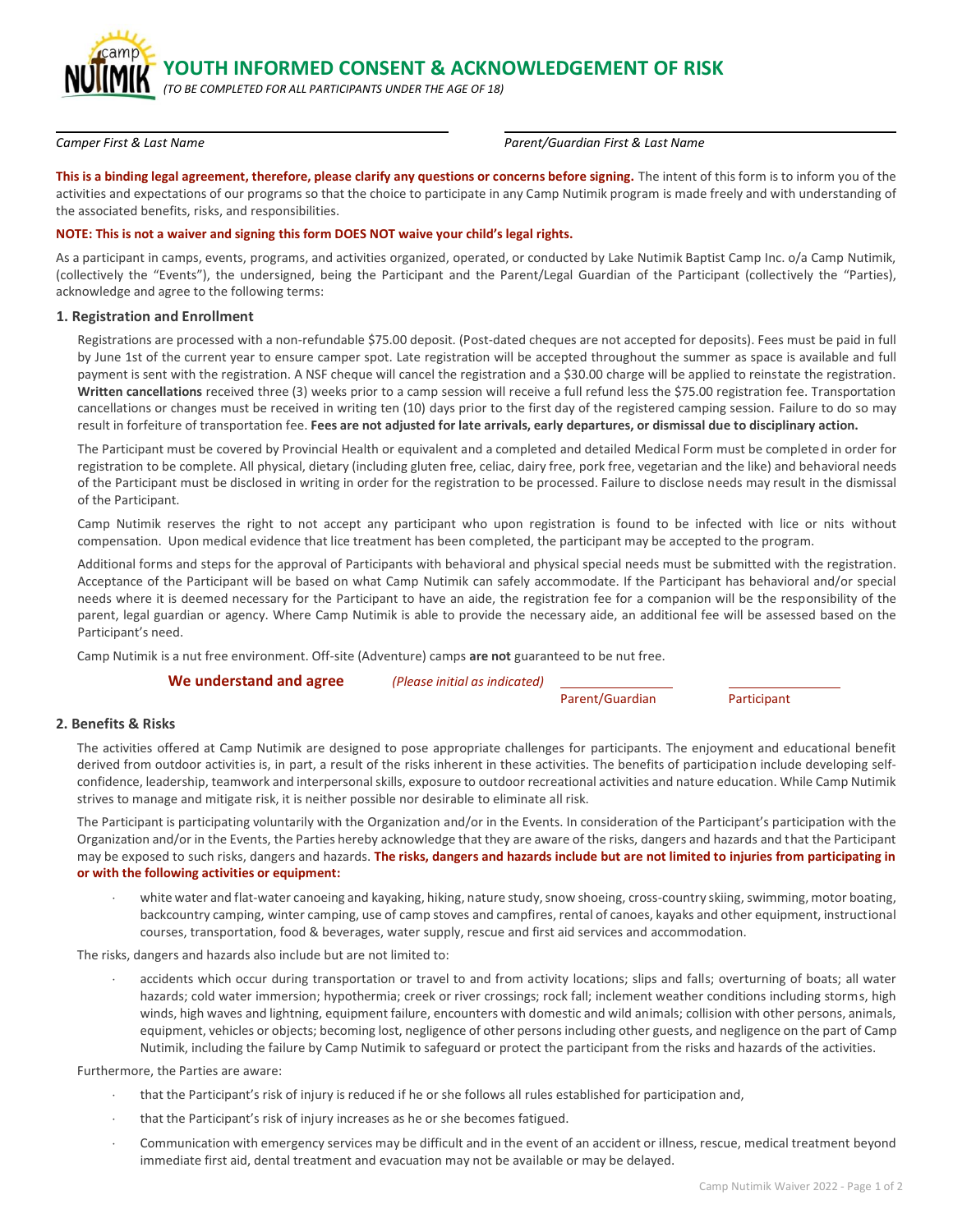That the COVID-19 virus pandemic remains an on-going threat. There still is a risk of exposure to the virus while my child attends the camp, in spite of the precautions that have been taken by Camp Nutimik in following directions outlined by local health authorities to try to limit exposure to the COVID-19 virus or to other communicable diseases. I further understand if my child has a pre-existing condition, it may make them more vulnerable to the virus

The Parties agree that the Executive Director of Camp Nutimik or his designate reserves the right to dismiss the Participant of he or she is a hazard to the rights and safety of other campers, or has rejected the reasonable controls of Camp Nutimik and/or violated the Camp's prohibition including without limitation: possession of/or use of tobacco products, non-prescription drugs, alcohol and cannabis products.

#### **We understand and agree** *(Please initial as indicated)*

Parent/Guardian Participant

## **3. Additional Programming Acknowledgement**

- The undersigned agrees to allow photographs or video of camp activities which may include the Participant to be used in camp promotional material including without limitation; brochures, CDs, DVDs, the camp website, camp newsletters and public presentation in any and all forms. Camp Nutimik respects the privacy of Participants and will not identify individuals if using photographs or videos.
- The undersigned understands that Camp Nutimik may provide the Participant's name, address and phone numbers to those churches which are affiliated with Camp Nutimik for the purpose of camper follow-up as permitted by the Parent/Guardian.

## **We agree to the above We disagree to the above**

*(Please initial as indicated)*

Parent/Guardian Participant

# **4. Permission to contact Campers**

It is a privilege for us to have your camper spend a week with us here at Camp Nutimik. During this week of camp, we look forward to many great friendships being formed! We have an amazing summer staff team and they love to stay connected with their campers throughout the year to hear how they are doing and answer any questions that they may have about the topics discussed during your child's time at camp. We also have a number of opportunities during the year for campers to reconnect through events.

As part of our child/youth protection policy, we are committed to honoring you as a parent/guardian and ask your permission before any contact occurs between campers and our summer staff whether through phone calls, social media (Facebook Twitter, Instagram, etc.) or any other means.

Our summer staff would count it a privilege and an honor to be able to continue to stay involved in your camper's life after the summer.

Please indicate whether or not you give your permission for our summer staff to stay in contact with your camper.

If you wish to discuss this further, please contact our Executive Director by phone or e-mail (please see camp website – [www.campnutimik.com](http://www.campnutimik.com/) for contact information.) If you wish to withdraw your permission at any time, please contact the Executive Director immediately.

#### **We agree to the above We disagree to the above**

*(Please initial as indicated)*

Parent/Guardian Participant

# **5. Disclaimer**

Lake Nutimik Baptist Camp Inc. o/a Camp Nutimik and its directors, officers, committee members, employees, volunteers, participants, agents, insurers, representatives (collectively the "Organization") are not responsible for any injury, personal injury including death, damage, property damage, expense, loss of income, or loss of any kind suffered by the Participant during, or as a result of participating with the Organization and/or in any Events, caused by the risks, dangers and hazards associated with the Organization and/or the Events.

# **6. Release of Liability & Acknowledgement**

In consideration of the Organization allowing the Participant to participate, the Parties agree

- To freely accept and fully assume all such risks, dangers and hazards and the possibility of personal injury including death, property damage, expense and related loss, including loss of income resulting from participating with the Organization and/or in the Events; and
- To forever release the Organization from any and all liability for any and all claims, demands, losses, damages, actions and cost that might arise out of the Participant's participating with the Organization and/or in the Events, or from the physical risks associated with same.

**The Parties acknowledge that they have read this agreement and understand it, that they have executed this agreement voluntarily, and that this Agreement is to be binding upon themselves, their heirs, executors, administrators, representatives, successors, and assigns.**

*Print GUARDIAN Full Name Signature*

*Print CAMPER Full Name (13-17 only) Signature*

Date of Signing: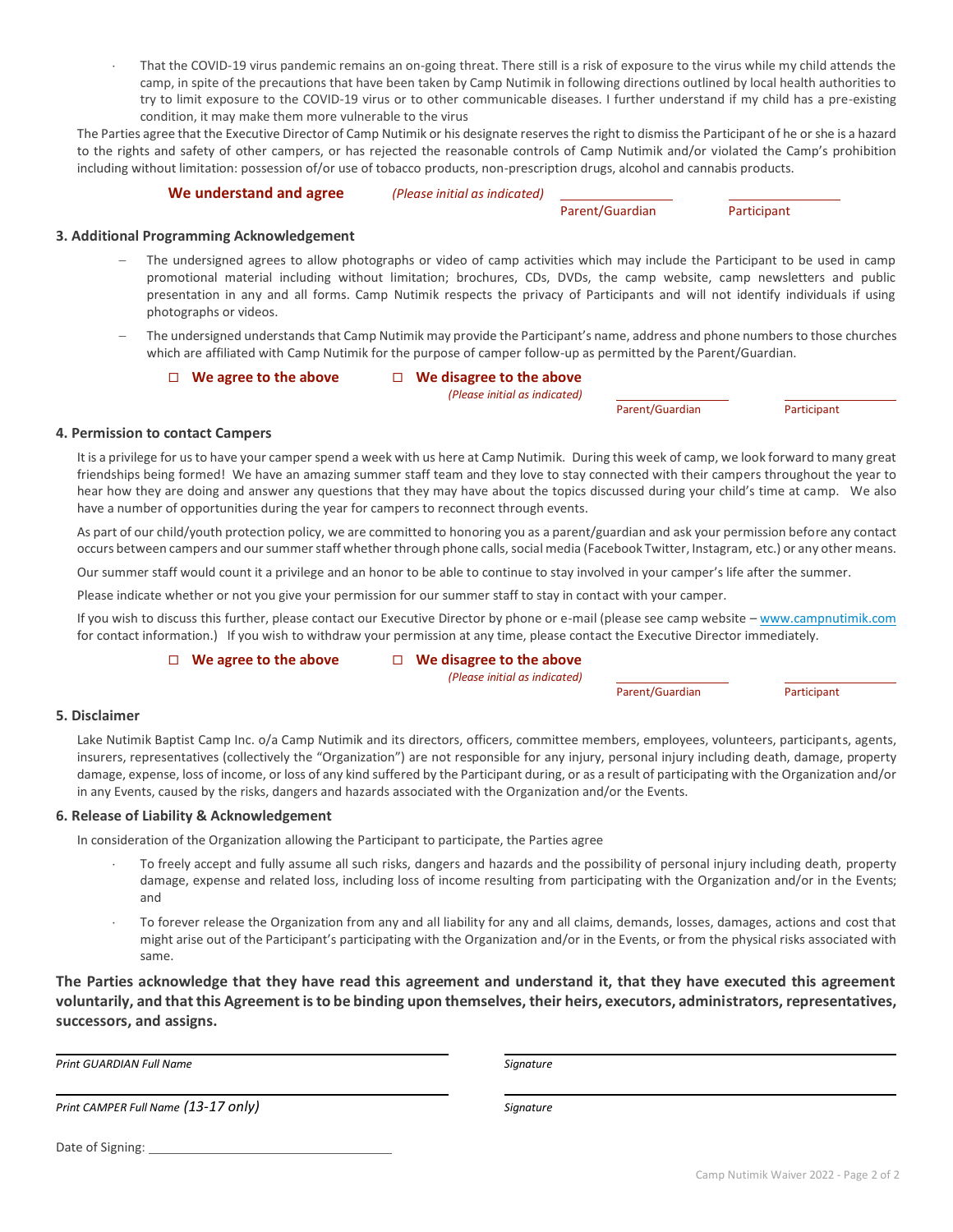**SUMMER 2022 – CAMPER HEALTH REPORT**

*(THIS FORM MUST BE COMPLETED IN FULL AND SUBMITTED WITH YOUR REGISTRATION)*

|                                      |                              |                                                             | $\Box$ Male $\Box$ Female |
|--------------------------------------|------------------------------|-------------------------------------------------------------|---------------------------|
| Birth Date: ______________________   | Age: Height: Network Height: | Weight: _______                                             |                           |
|                                      |                              |                                                             |                           |
| Parent/Guardian Home Phone #: (1997) |                              | Cell Phone #: $($ $)$                                       |                           |
|                                      |                              |                                                             |                           |
|                                      |                              |                                                             |                           |
|                                      |                              |                                                             |                           |
|                                      |                              | Insurance Company Name, Group Number, Name of Policy Holder |                           |
|                                      |                              | Home Phone #: $($ $)$                                       |                           |
|                                      |                              | Home Phone $\#:\underline{(\qquad)}$                        |                           |

**EMERGENCY CONTACT** *(Provide the name of two emergency contacts – do not use parent or guardian information.)*

| Name | Relationship | Home Phone # | <b>Alternative Phone #</b> |
|------|--------------|--------------|----------------------------|
|      |              |              |                            |
|      |              |              |                            |

# **HEALTH INFORMATION & DETAILS**

**Does your child have any allergies?**  $\Box$  Yes  $\Box$  No If yes, please give more details, description of reaction, etc.

| Does your child require an EpiPen? | $\Box$ Yes $\Box$ No                                                                         |  |
|------------------------------------|----------------------------------------------------------------------------------------------|--|
|                                    | If yes, please provide details about your child's anaphylaxis, description of reaction, etc. |  |

*If your child requires an EpiPen, please provide two non-expired EpiPens; one for your child to carry with them and one to leave in the cabin.* 

| Does your child have any dietary restrictions? |  | $\square$ Yes $\square$ | No |
|------------------------------------------------|--|-------------------------|----|
| If yes, please explain:                        |  |                         |    |

## **Will your child be taking any mediations while at camp?**  $\Box$  Yes  $\Box$  No

*The camp Health Officer will administer ALL medications. All prescribed medication must be in the ORIGINAL PRESCRIPTION BOTTLE. If medication is not in the original bottle, or the label is not legible IT WILL NOT BE ADMINISTERED.*

Please provide the following information for all medications to be administered during the camp session:

| <b>Name of Medication</b> | <b>Dosage</b> | <b>Frequency &amp; When Taken</b> | Reason for medication and additional notes. |  |  |  |  |
|---------------------------|---------------|-----------------------------------|---------------------------------------------|--|--|--|--|
|                           |               |                                   |                                             |  |  |  |  |
|                           |               |                                   |                                             |  |  |  |  |
|                           |               |                                   |                                             |  |  |  |  |
|                           |               |                                   |                                             |  |  |  |  |
|                           |               |                                   |                                             |  |  |  |  |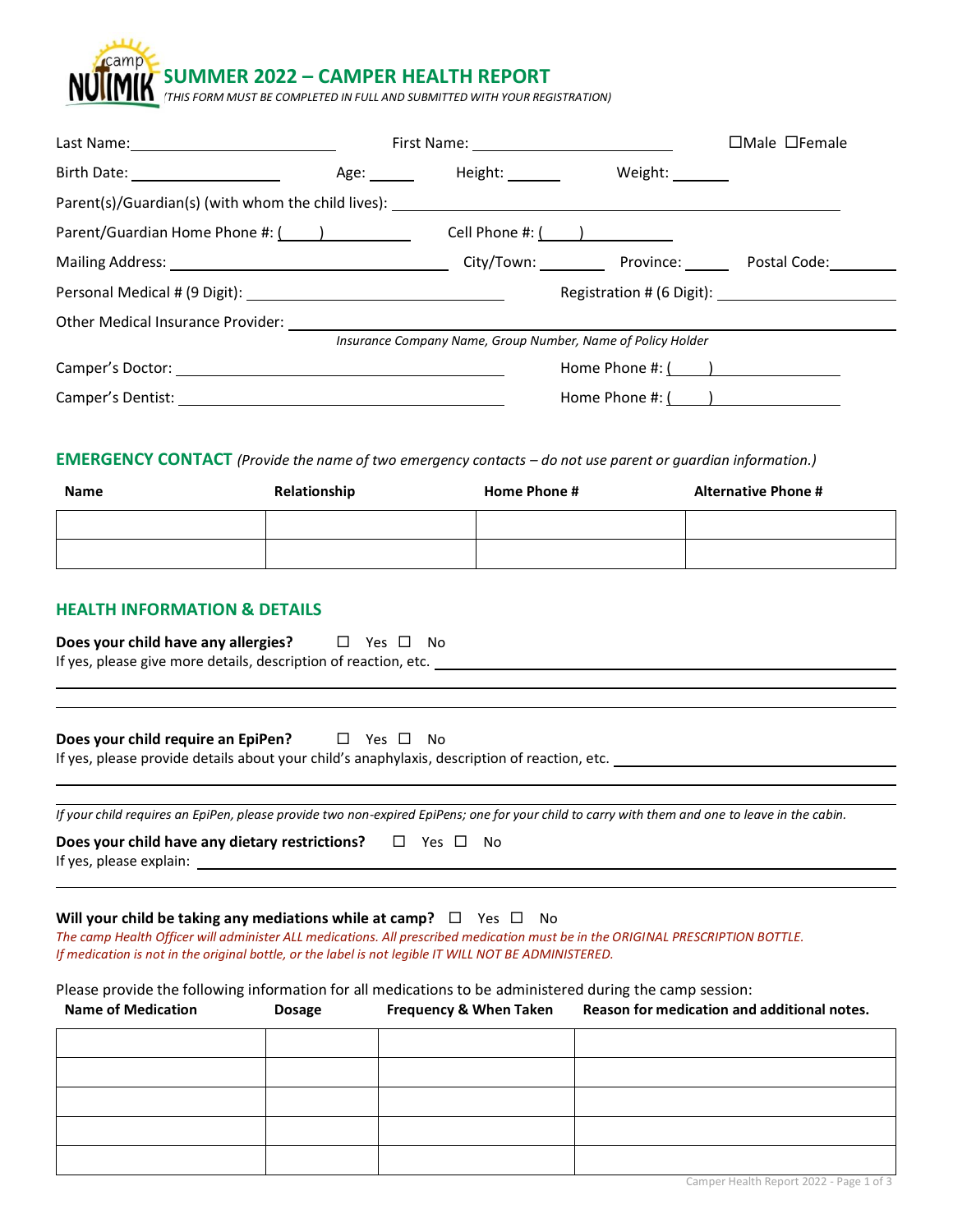|        | If your child should become ill or injured while at camp, the Health Officer may deem it necessary to administer over-the-                                                  |                  |                                          |                  |                              |                                |  |  |
|--------|-----------------------------------------------------------------------------------------------------------------------------------------------------------------------------|------------------|------------------------------------------|------------------|------------------------------|--------------------------------|--|--|
|        | counter medication. May the following over-the-counter medications be given to your child while at camp?                                                                    |                  |                                          |                  |                              |                                |  |  |
|        | Acetaminophen (Tylenol)                                                                                                                                                     |                  | Decongestants<br>$\Box$                  |                  |                              | Lozenges                       |  |  |
| ⊔      | Antacids                                                                                                                                                                    |                  | Dimetapp<br>$\Box$                       |                  |                              | Pepto-Bismol                   |  |  |
| □      | Antibiotic Cream                                                                                                                                                            | $\Box$           | Ear Drops (Polysporin)                   |                  | Robitussin                   |                                |  |  |
| □      | Antihistamines (Benadryl,                                                                                                                                                   | $\Box$           | Epi-Pen (for severe allergic reactions)  | $\Box$<br>$\Box$ |                              | Robitussin DM                  |  |  |
|        | Diphenhydramine)<br>ASA (Asprin)                                                                                                                                            |                  | Eye Drops (Visine, Polysporin)<br>Gravol |                  | <b>Sting Swabs</b><br>$\Box$ |                                |  |  |
| □      |                                                                                                                                                                             |                  |                                          |                  | Sudafed                      |                                |  |  |
| □      | Calamine Lotion                                                                                                                                                             | $\Box$<br>$\Box$ | Ibuprofen (Advil)                        | $\Box$<br>$\Box$ |                              | Sunburn Spray (Solarcaine)     |  |  |
| $\Box$ | Cortaid                                                                                                                                                                     | $\Box$           | Insect Repellent                         | $\Box$           |                              | Sunscreen                      |  |  |
|        | Will your child require any treatment(s) while at camp? $\Box$ Yes $\Box$ No<br>If yes, please explain what treatments must be given to your child including the frequency: |                  |                                          |                  |                              |                                |  |  |
|        | Does your child regularly take any medications that will not be taken at camp? $\square$ Yes $\square$ No                                                                   |                  |                                          |                  |                              |                                |  |  |
|        | Are your child's immunizations up to date? $\square$ Yes $\square$ No Bate of immunizations:                                                                                |                  |                                          |                  |                              |                                |  |  |
|        |                                                                                                                                                                             |                  |                                          |                  |                              |                                |  |  |
|        | Has your child experienced, or is currently experiencing any of the following conditions?                                                                                   |                  |                                          |                  |                              |                                |  |  |
| $\Box$ | Add/ADHD                                                                                                                                                                    |                  | $\square$ Eating Disorder                |                  |                              | $\Box$ Neck Pain or Injury     |  |  |
| $\Box$ | Asthma/Inhaler                                                                                                                                                              | $\Box$           | Epilepsy                                 |                  | $\Box$                       | Nightmares/Terrors             |  |  |
| $\Box$ | Back Pain or Injury                                                                                                                                                         | ш                | Excessive Weight gain/loss               |                  | $\Box$                       | Pneumonia                      |  |  |
| □      | Bedwetting                                                                                                                                                                  | ⊔                | Fetal Alcohol Syndrome                   |                  | $\Box$                       | Problems Breathing or Coughing |  |  |
| □      | <b>Behavioural Issues</b>                                                                                                                                                   | ш                | <b>Frequent Colds</b>                    |                  | $\Box$                       | <b>Respiratory Ailments</b>    |  |  |
| $\Box$ | <b>Blackouts/Fainting</b>                                                                                                                                                   | Ц                | Hay Fever                                |                  | $\Box$                       | <b>Rheumatic Fever</b>         |  |  |
| □      | <b>Bleeding Disorder</b>                                                                                                                                                    | ப                | Headaches                                |                  | ⊔                            | Seizures                       |  |  |
| □      | Chest Pain                                                                                                                                                                  | ⊔                | <b>Hearing Problems</b>                  |                  | ⊔                            | Sinus Infections               |  |  |
| □      | Crohn's                                                                                                                                                                     | ⊔                | <b>Heart Disease</b>                     |                  | ⊔                            | Skin Problems                  |  |  |
| □      | Colitis                                                                                                                                                                     | □                | Hernia                                   |                  | □                            | Sleepwalking                   |  |  |
| ⊔      | Concussion                                                                                                                                                                  |                  | High Blood Pressure                      |                  |                              | Sore Throats                   |  |  |
| ⊔      | Constipation/Diarrhea                                                                                                                                                       | ⊔                | Homesickness                             |                  | ப                            | Speech Problems                |  |  |
| □      | Convulsions                                                                                                                                                                 | ப                | Irritable Bowel Syndrome                 |                  | ⊔                            | <b>Stomach Aches</b>           |  |  |
| □      | Dental Braces, Caps, or Bridges                                                                                                                                             | □                | Kidney Disease                           |                  | □                            | Tonsillitis                    |  |  |
| □      | Depression                                                                                                                                                                  | □                | Lice                                     |                  | □                            | Ulcer                          |  |  |
| □      | <b>Developmental Delays</b>                                                                                                                                                 | □                | <b>Menstrual Difficulties</b>            |                  | □                            | <b>Urinary Tract Infection</b> |  |  |
| □      | <b>Diabetes</b>                                                                                                                                                             | □                | <b>Mental Health Issues</b>              |                  | ⊔                            | Uses eye glasses or contacts   |  |  |
| □      | Down Syndrome                                                                                                                                                               | ப                | <b>Motion Sickness</b>                   |                  | ⊔                            | <b>Visual Problems</b>         |  |  |
| □      | Ear Infections                                                                                                                                                              | □                | Mouth Injuries                           |                  | □                            | Other                          |  |  |
|        | Fully explain any conditions your child is currently experiencing: _________________________________                                                                        |                  |                                          |                  |                              |                                |  |  |
|        |                                                                                                                                                                             |                  |                                          |                  |                              |                                |  |  |

# **Has your child had or currently has any of the following diseases?** □ Measles (German)

 $\square$  Measles (Red)  $\Box$  Mono (past 1 year)

Mumps

- Chicken Pox (Variella)
- $\square$  Hepatitis A
- $\Box$  Hepatitis B
- $\square$  Hepatitis C

Fully explain any conditions your child is currently experiencing:

- $\Box$  Rheumatic Fever
- $\square$  Scarlet Fever
- Whooping Cough